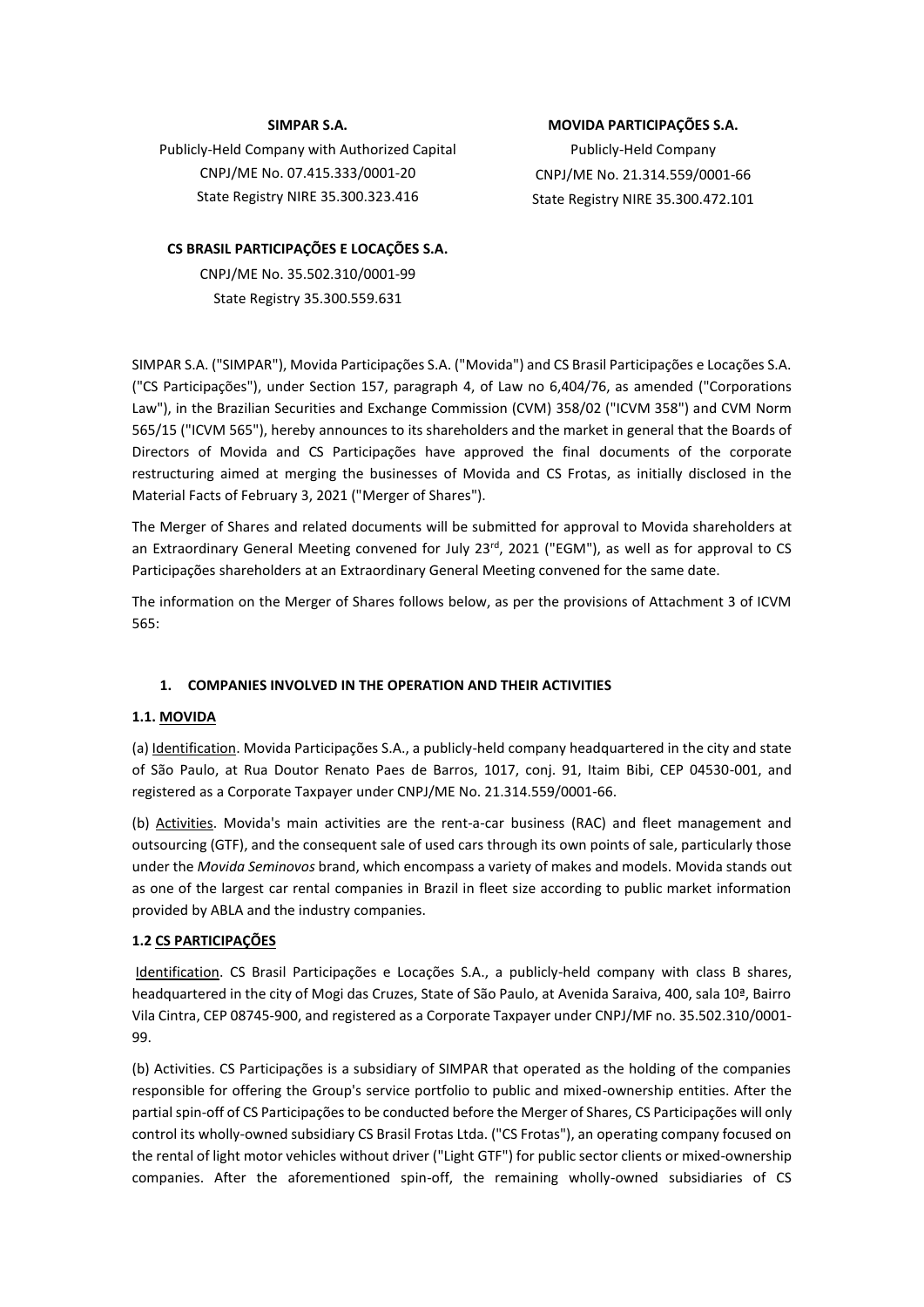Participações will be spun off into CS Brasil Holding e Locação Ltda. (CS Holding"). These subsidiaries include CS Finance S.A r.l. ("CS Finance"), whose main activity is to foster fundraising operations abroad, and CS Brasil Transportes de Passageiros e Serviços Ambientais Ltda ("CS Transportes"), which serves public and mixed-ownership entities, offering (i) fleet management and outsourcing services (GTF) of light vehicles with driver and (ii) GTF of heavy assets with and without driver, (iii) city passenger transportation, (iv) urban cleaning, besides operating (v) port terminals and (vi) highways.

## **2. DESCRIPTION AND PURPOSE OF THE OPERATION**

## **2.1. Description.**

As proposed by SIMPAR to Movida's Board of Directors, and pursuant to the Protocol and Justification of the Merger of Shares of CS Brasil Participações e Locações S.A. into Movida Participações S.A. ("Protocol and Justification") disclosed on this date, the Merger of Shares will consist of the merger of the shares issued by CS Participações by Movida, at the value of its Shareholder's Equity at market prices, with Movida issuing new book-entry shares, without par value, to be assigned to the shareholders of CS Participações, under article 252 of the Corporations Law. As a result of the Merger of Shares, CS Participações will become a wholly-owned subsidiary of Movida. It will also grant Movida full indirect control over CS Frotas.

The organization chart below shows a simplified illustration of the corporate structure on the date of the transaction and the intended structure after the Restructuring (as defined below):



As steps prior and subject to the merger of Shares, CS Participações will be object of a partial spin-off.

As a result of the partial spin-off, whose base date will be that of the Merger of Shares (March 31<sup>st</sup>, 2021), CS Participações will hold, at the Merger of Shares, (i) 100% of the quotas issued by CS Frotas; and (ii) approximately 21 thousand vehicles ("CS Participações Spin-off", and, together with the Merger of Shares, "Restructuring"). On the base date of May  $31<sup>st</sup>$ , 2021, CS Participações with have a net debt of approximately BRL 600 million (which represents a leverage of roughly 2.5x (Net Debt/EBITDA ratio) for CS Participações, considering the 12-month period immediately before May  $31<sup>st</sup>$ , 2021.)

The remaining assets, rights, and obligations (including all the quotas of CS Brasil Transportes de Passageiros e Serv. Ambientais Ltda.) owned by CS Participações and not related to the scope of the merger of Shares, will be, as a result of CS Participações spin-off, transferred to CS Holding ["C.S. Holding"], a company of SIMPAR Group that will remain as a wholly-owned subsidiary by SIMPAR.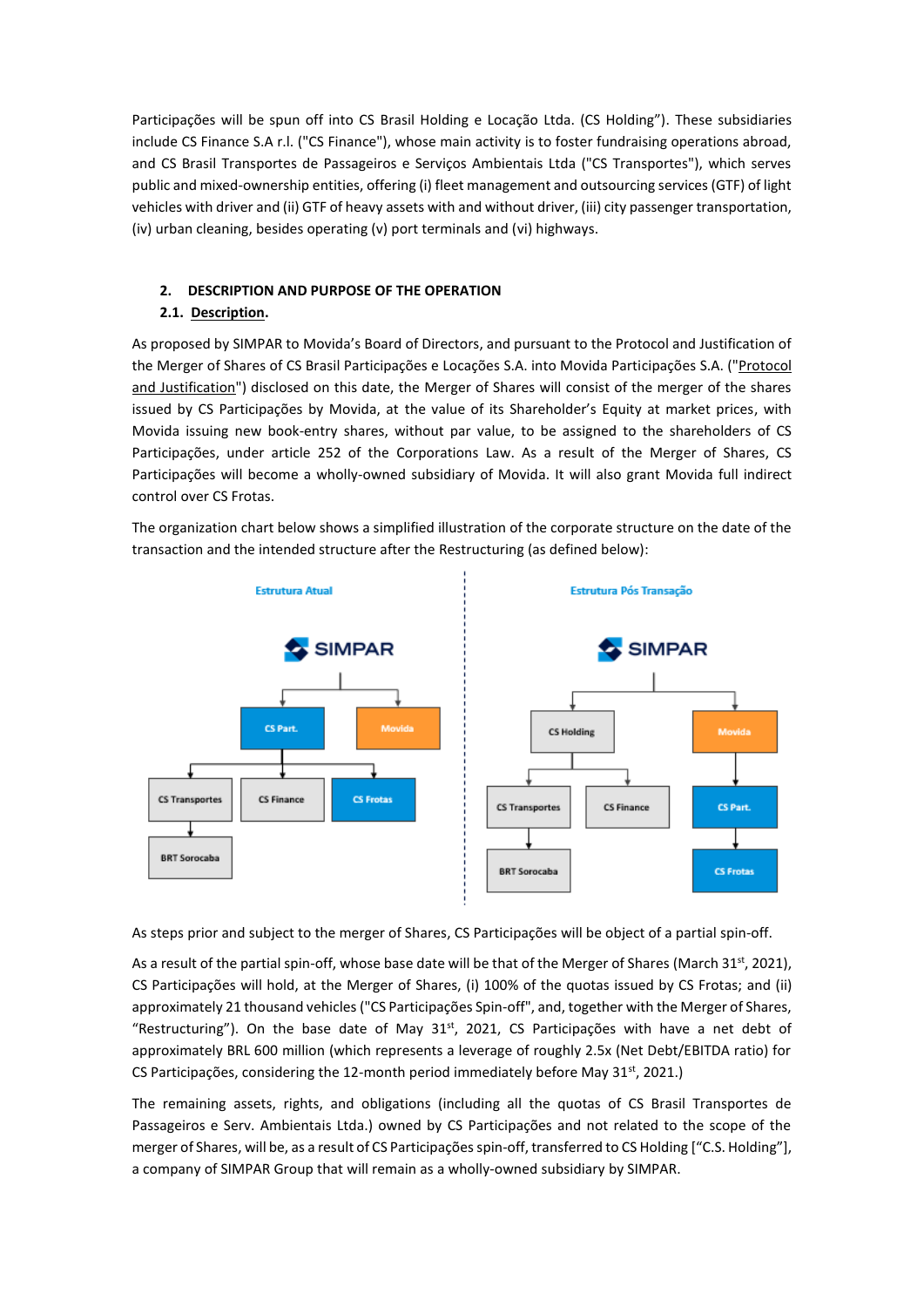Consummation of the Merger of Shares is subject to the applicable corporate approvals.

### 2.2. **Purpose of the Operation**.

As of November 30, 2016, JSL S.A ("JSL"), which then acted as the holding company of the SIMPAR Group and Movida entered into the Commercial Agreement and Other Covenants, whereby Movida agreed not to compete with JSL or its subsidiaries, for an indefinite term, among others, in the activity of leasing vehicles to the public sector ("Commercial Agreement"). Thus, Movida is currently prevented from competing with CS Frotas and cannot make investments and operate in the Light GTF sector for public sector clients and mixed-ownership companies.

The Restructuring, more than a business combination between Movida and CS Participações, represents the offer to Movida, by means of an amendment to the Commercial Agreement to be entered into in the context of the Restructuring, the exclusivity to operate in the Light GTF market for public clients, which is currently operated by CS Frotas within the SIMPAR Group. Thus, Movida, if the Restructuring is implemented, would become SIMPAR's exclusive vehicle for investments in the sector and the  $2<sup>nd</sup>$  largest Public-Sector Light GTF company in Brazil.

The amendment to the Commercial Agreement to be entered into (which is attached to the Merger of Shares Protocol) will enable Movida to explore the Public-Sector Light GTF segment. Also, it provides for other updates to the non-compete clause due to the new reality of the SIMPAR Group. These are, in summary:

i. Extension from 3 to 5 years of the additional non-compete terms between Movida, SIMPAR and SIMPAR's subsidiaries should Movida no longer be controlled by SIMPAR;

ii. Inclusion of activities that are currently explored by other Group companies in the non-compete clause with Movida; and

iii. Inclusion of some exceptions to the prohibition on exploring the light vehicle rental without driver sector in the non-compete clause concerning SIMPAR and its subsidiaries.

### **3. KEY BENEFITS, COSTS, AND RISKS OF THE RESTRUCTURING**

### 3.1. **Key Benefits**.

The Restructuring aims at the following strategic benefits for all Movida shareholders and, consequently, SIMPAR's:

i. Consolidate CS Frotas, a relevant player in the Brazilian Light GTF market, in Movida through CS Participações. This is a unique opportunity to acquire an asset with such scale and profitability. Besides, it will reduce Movida's leverage and increase the investment capacity of the combined company;

ii. Allow Movida to operate in a relevant market, with huge room for growth in Brazil. CS Frotas é absolute leader in Light GTF for the public sector in the country, a market which is extremely pulverized,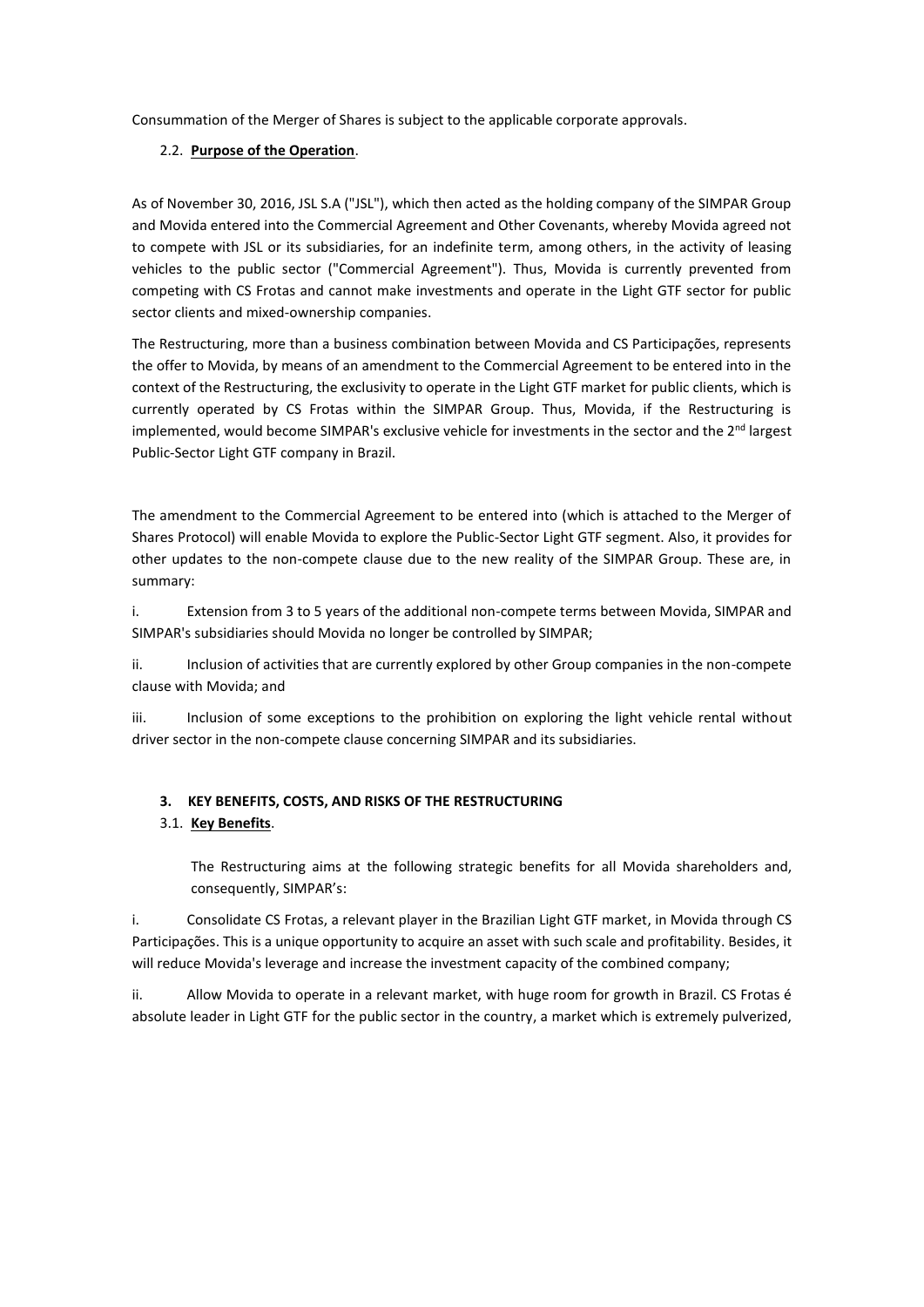and has an estimated potential of approximately 600 thousand vehicles<sup>1</sup>. After the Restructuring, Movida will be better equipped to face the competition that already operates in this market; and

iii. Improve Movida's business mix, with the substantial expansion of its Light GTF operation and diversification of its client base. CS Frotas has vehicles of higher unit value and, consequently, higher revenue per car and higher profitability, addition to a focus on long-term contracts, which contributes to increase revenue predictability, cash generation, and profitability.

The Restructuring also offers several operational and financial synergies, as well as greater competitiveness and increased ROIC (return on invested capital) for the combined company, including:

i. Higher profitability in resale, using Movida's sales channels for the sale of assets related to CS Frotas' contracts;

ii. Greater flexibility in fleet allocation, allowing for shorter implementation time and, consequently, greater competitiveness in bids and commercial flexibility vis-à-vis suppliers;

iii. Dilution of fixed costs, including synergies from affiliate body shops, operational bases and administrative expenses;

iv. General improvement of the combined company's credit profile due to greater revenue predictability and increase in scale; and

v. Increased bargaining power before 100% of the suppliers.

In addition, CS Participações has a high level of governance focused on the public sector, which will add to the governance already in place at Movida, more focused on the private sector. The combination of the companies will have control and transparency in operations, with several voluntary measures not seen in other companies in the segment, which will bring competitive advantages and minimize risks, such as: (i) a bidding policy applicable to all employees, which defines guidelines, prohibitions and regulations; (ii) a bidding room with a secure and monitored environment created exclusively to house the dispute phases of the public bidding processes; (iii) a system to trace the bidding process, from the procurement notice to contract signing or end of process. Systematization will allow the process to be fully and independently audited; (iv) a transparency portal, which provides information about current contracts with the public administration.

As a result of the Restructuring, Movida is expected to grow 57% in its net revenue from the Light GTF operation, from BRL517.1 million to BRL810.5 million, based on 2020 figures.

#### **3.2. Costs.**

The Management of Movida and CS Participações estimate the Merger of Shares costs at approximately BRL 10 million, including expenses with publications, auditors, appraisers, attorneys, and other professionals hired to advise on the Merger of Shares.

#### **3.3. Restructuring Risks.**

The Management of Movida and CS Participações do not foresee any relevant risks for the Merger of Shares, other than those typically part of the daily activities of the companies involved and compatible with their sizes and operations.

<sup>1</sup> Average fleet per client at CS Brasil (by segment of operation and number of inhabitants per city) applied over the base of public sector companies by segment of operation and number of inhabitants per city.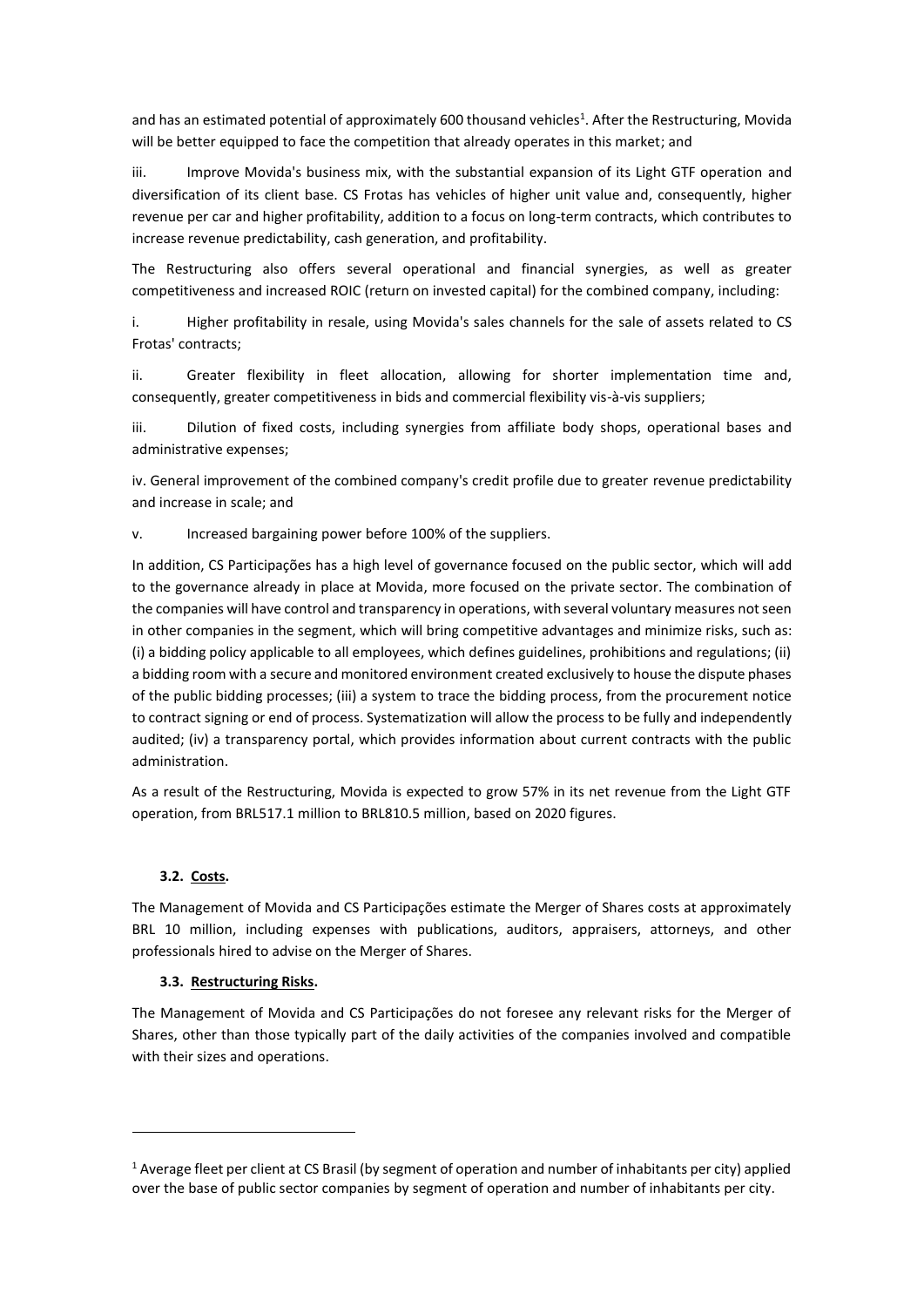The market value of Movida shares may vary upon completion of the Merger of Shares due to several factors beyond the control of the companies involved.

The success of the transaction will depend, in part, on whether the Management of the companies involved will be able to create opportunities, savings, and new businesses arising from the expansion of the businesses to be developed by Movida and its subsidiaries as a result of the Merger of Shares and the synergies generated by the Merger of Shares. If such objectives are not successfully achieved, the benefits expected from the Merger of Shares may not fully or entirely take place or may take longer than expected.

### **4. SHARE SWAP RATIO**

Assuming that (i) the total capital of CS Participações is represented, on the date of the Merger of Shares, and after Spin-Off of CS Participações, by [365,458.477]] common shares; and (ii) the total capital of Movida on the date of the Merger of Shares, by [298,921.014] common shares, the shareholders of CS Participações shall receive, for each 1 common share issued by CS Participações that they own on such date, [0.1734289283] common share issued by Movida ("Swap Ratio"), adjusted in the manner provided for in the Protocol and Justification. Thus, SIMPAR, as the sole shareholder of CS Participações, will be assigned [63.381.072] new common shares issued by Movida under the Merger of Shares – which will increase SIMPAR's current stake from the current [55.11]% to approximately [62.96]% of the total share capital of Movida.

As provided for in the Protocol and Justification, the amounts described above will be proportionally adjusted by any and all splits, groupings, buy back, stock dividends, interest on equity, or capital reduction to occur in the companies from the present date until the date of the Merger of Shares.

#### **5. SWAP RATIO CRITERION**

The Swap Ratio was proposed by SIMPAR's management given the nature of their respective activities and following a set of economic, operational, and financial assumptions applicable to both companies.

The swap was proposed by SIMPAR directly to Movida's minority shareholders and was not subject to negotiation with Movida's management. No special independent committee was constituted, as provided for in CVM Guidance Opinion 35/08.

In line with SIMPAR Group's commitment to the highest governance standards, the independent members of Movida's Board of Directors were responsible for approaching and analyzing the matter.

Accordingly, upon the recommendation of the independent members, Banco Itaú BBA S.A. ("Itaú") was engaged to produce to the Board of Directors a fairness opinion that concluded, based on the assumptions and other provisions contained in the fairness opinion, that the Swap Ratio in the context of the Merger of Shares (and considering CS Frotas as the only controlled company and wholly-owned subsidiary of CS Participações) was fair to Movida from a strictly financial point of view.

Thus, in possession of the fairness opinion and having analyzed the other documents related to the Merger of Shares, the independent members of Movida's Board of Directors agreed with its strategic rationale and the benefits to all Movida's shareholders, attested its merits and commutativity, and thus unanimously approved its submission to the EGM.

The Merger of Shares proposal was also unanimously approved by SIMPAR's Board of Directors, including its independent members.

As stated in the proposal presented by SIMPAR, to ensure the highest standards of corporate governance, SIMPAR has undertaken to follow the votes of the majority of the minority shareholders of Movida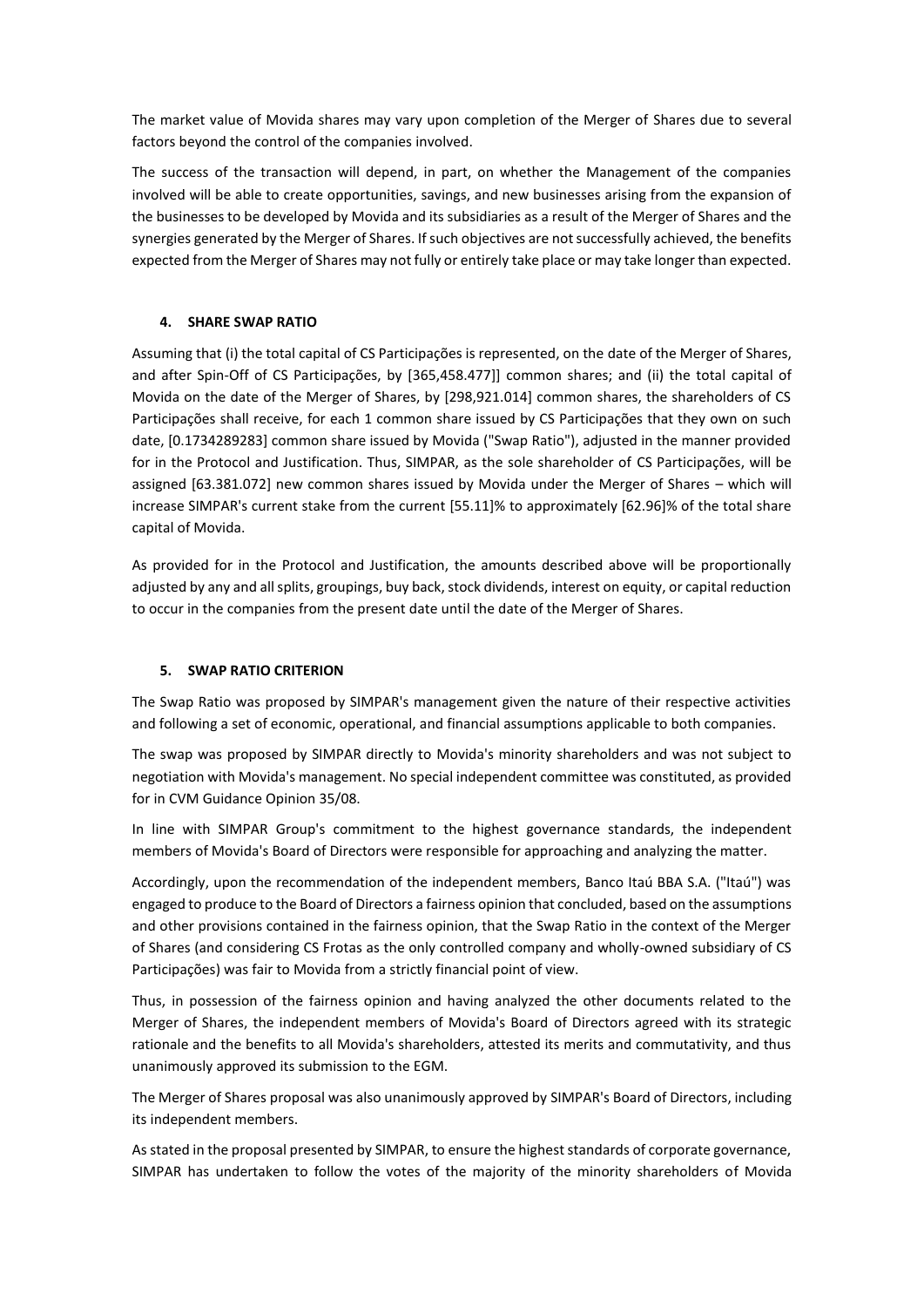present at the EGM on the Merger of Shares. The Merger of Shares will be thus conditioned to the approval of its terms and conditions by the majority of the minority shareholders of Movida present at the EGM. Voting will proceed as follows:

- i. The Merger of Shares approval will be submitted for consideration and resolution of all Movida shareholders at the EGM, except for SIMPAR, which will not disclose its vote at this initial voting stage;
- ii. If the Merger of Shares is approved at the EGM by the majority of Movida's outstanding shares (i.e., excluding those owned by its managers and controlling shareholders) ("Outstanding Shares") present at the EGM, SIMPAR will cast its vote in favor of the Merger of Shares;
- iii. If the Merger of Shares is rejected by the majority of the Outstanding Shares present at the EGM, SIMPAR will cast its vote against the Transaction.

## **6. MERGER SUBMISSION FOR APPROVAL BY BRAZILIAN OR FOREIGN AUTHORITIES**

The Merger of Shares does not depend on approval by Brazilian or foreign authorities.

## **7. SWAP RATIO CALCULATED UNDER SECTION 264 OF THE CORPORATIONS LAW**

In compliance with Section 264 of the Brazilian Corporations Law, Apsis Consultoria e Avaliações Ltda. ("Apsis") was hired, *ad referendum* of the Extraordinary Shareholders' Meeting, to prepare the valuation report of the economic value of the shares of Movida and CS Participações based on the discounted cash flow methodology (with base date of March 31, 2021, adjusted for future material fact releases) and by the same criteria ("Economic Value Valuation Report").

The comparative swap ratio is the result of dividing (a) the economic value by share pf CS Participações by (b) the economic value per share of Movida, as follows:

|                                                | <b>CS Participações</b> | <b>Movida</b>       |
|------------------------------------------------|-------------------------|---------------------|
| Net equity adjusted to market prices<br>(A)    | R\$1,706,049,000.00     | R\$5,413,934,000.00 |
| Number of shares (B)                           | 365,458,477             | 298,921,014         |
| Equity value at share market prices<br>(A)/(B) | R\$4.67                 | R\$18.11            |
| Swap Ratio – CS Participações/Movida           | 0.257749                |                     |

# **8. RIGHT OF WITHDRAWAL AND REFUND AMOUNT**

As provided for in Sections 137 and 252, paragraph 2, of the Corporations Law, if the Merger of Shares is completed, the merger of the shares of CS Participações into Movida will give rise to rights of withdrawal to the holders of shares issued by CS Participações and Movida. The right of withdrawal shall be assured to shareholders owning shares issued by Movida on an uninterrupted basis, from the date of this Material fact until the Merger of Shares completion, who do not vote in favor of the Restructuring, who abstain from voting or who do not attend the EGM, and who expressly manifest their intention to exercise the right of withdrawal within thirty (30) days from the date of publication of the minutes of the EGM that approves the Merger of Shares.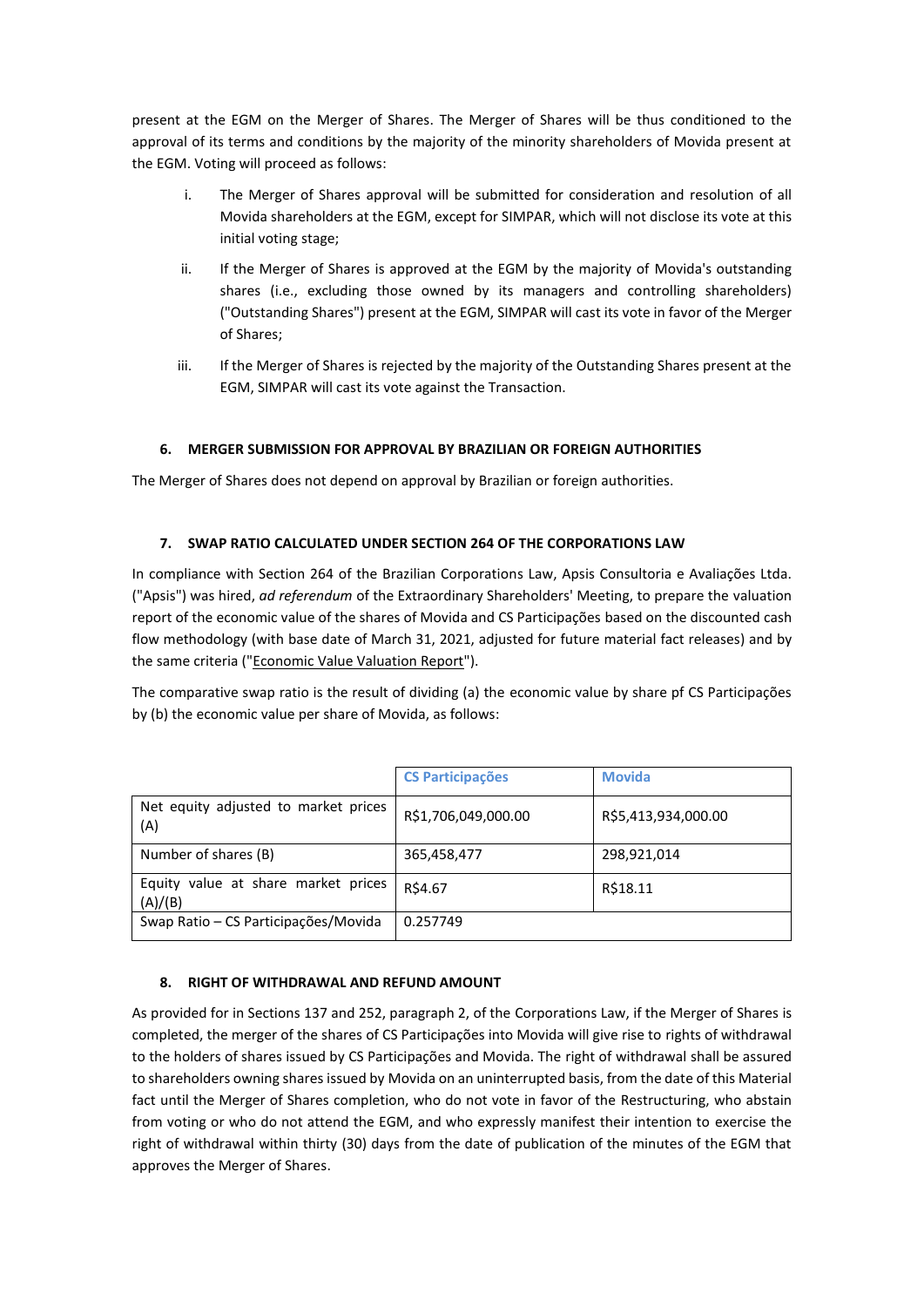The reimbursement amount for dissenting Movida shareholders will be BRL[7.90] per share, calculated based on the equity book value, according to the financial statements for the fiscal year ending December 31, 2020. The right to draw up a special balance sheet as provided for in article 45, paragraph 2, of the Corporations Law is granted. According to the Shareholder's Equity Valuation Report, the theoretical swap ratio established between the shares issued by CS Participações and Movida according to their respective Shareholder's Equity at market prices is less advantageous than the Swap Ratio provided for in this Protocol. Thus, as provided for in Section 264, paragraph 3 of the Corporations Law, since it is less advantageous, the Dissenting Shareholders may not opt for the reimbursement amount according to the Shareholder's Equity Valuation Report.

Since SIMPAR will be the sole shareholder of CS Participações on the date of the General Meeting of CS Participações to resolve on the Merger of Shares, there will be no dissenting shareholders or rights of withdrawal within CS Participações.

## **9. OTHER RELEVANT INFORMATION**

## **9.1. Corporate Approvals**

The Restructuring effectiveness will depend on the respective corporate approvals, all interdependent, which shall be coordinated to occur all on the same date. The Extraordinary General Meetings of Movida and CS Participações will be held on first call on June 23rd, 2021, as per Call Notices disclosed on this date.

The Merger of Shares is also conditioned to the approval and execution of CS Participações Spin-off.

Shareholders of the companies should consult their legal and tax advisors for legal, foreign exchange, and tax implications arising from the Merger of Shares.

Finally, it should be clear that – despite the preference now granted to Movida to take over the Light GTF operation for the public sector within the SIMPAR Group – SIMPAR is considering exploring alternative strategies for CS Participações, such as the potential launch of its initial public offering, if the Restructuring is not implemented.

### **9.2. Operational Continuity**

After the Restructuring, Movida and CS Frotas will continue to operate normally, so customers, suppliers, employees, and other stakeholders should not expect any change in management, business relationships, and service offerings.

The merger of shares will not result in Movida absorbing the assets, rights, possessions, obligations, and liabilities of CS Participações or CS Frotas, which will keep their respective legal personalities intact. There will be no succession.

### **9.3. Dependent Businesses**

The events related to the Restructuring, including the matters to be submitted to the shareholders of Movida and CS Participações in the respective General Meetings that will decide on the Restructuring are mutually dependent legal businesses. The companies intend that one business does not take effect without the others.